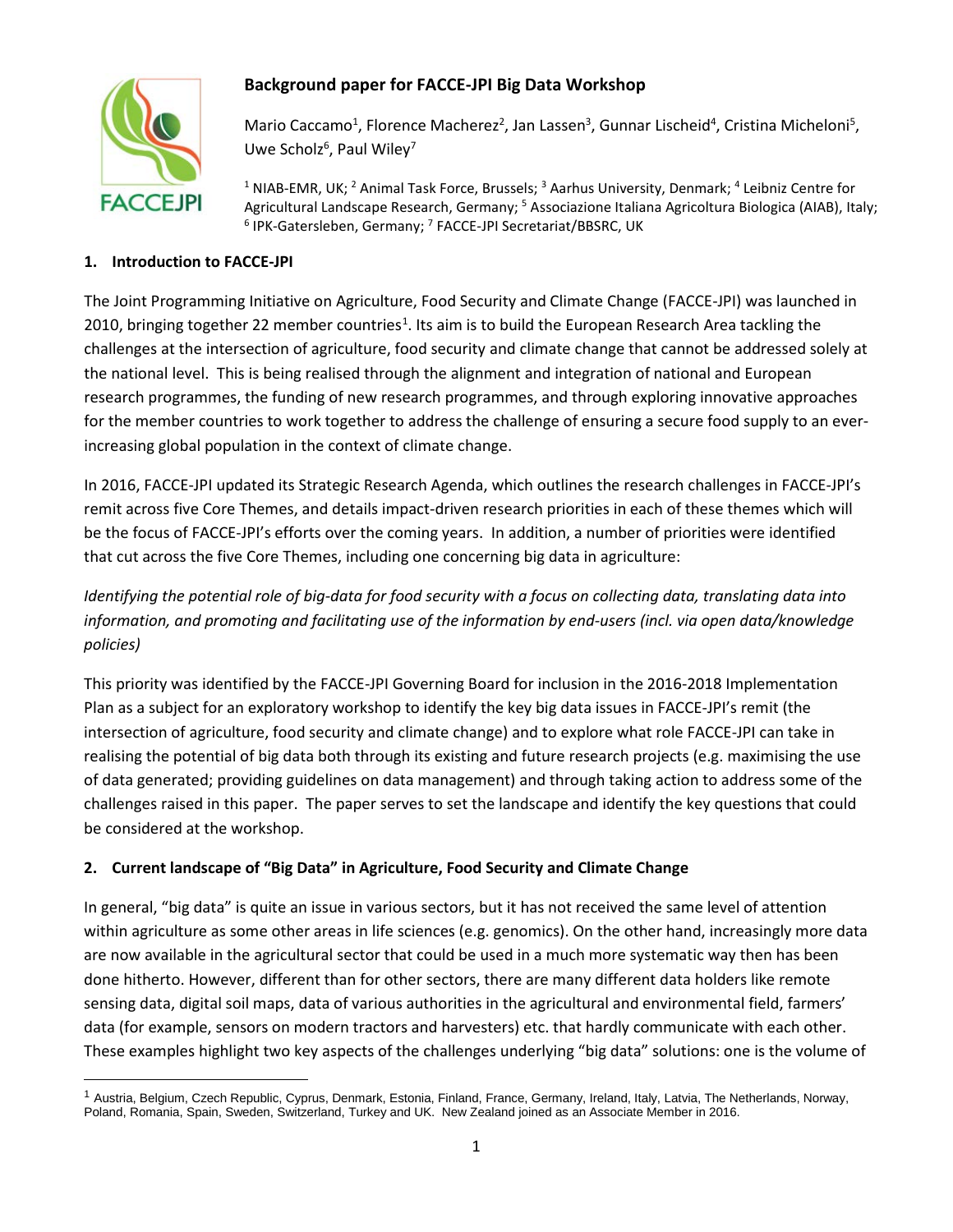the raw data generated by these devices, and the second one is the diversity of the data sources. On one hand, the vast volumes of terabytes require the use of effective and efficient algorithms to translate them into highquality information, and on the other hand, we also need to focus on integration strategies to combine the information generated by a myriad of different sources. This workshop aims at bringing together these data sources and to pave a way towards a more systematic synergistic use of these data, using modern big data approaches.

#### **Example 1: Plant Phenotyping**

In the last years, high-throughput phenotyping has become state-of-the-art in plant research. Examples are automated greenhouse systems for the screening of hundreds of single plants under controlled conditions. Such systems allow the non-destructive screening of plants over a period of time by means of image acquisition techniques, producing Gigabytes of data. In most cases, these are in the form of hundreds of thousands of images files. Analysis tools extract the features and assign values of various traits to each single plant in every development stage. Such datasets require detailed documentation, standardised description of experimental metadata as well as sustainable data storage and publication in order to ensure the reproducibility of experiments, data reuse and comparability among the scientific community. In the field of plant phenotyping, standards to describe the experiments and formats data containers are in development by the community (e.g. [www.miappe.org\)](http://www.miappe.org/).

By looking separately into the different subject areas of FACCE-JPI, similar activities regarding the Big Data challenges can be identified. In all fields of application, the use of ontologies and controlled vocabularies to describe metadata is state of the art. Standardised data formats are used or are under development. These formats are applied to stored and published data sets. The best choices to publish the structured data are international repositories. In case of less structured data sets the assignment of Digital Object Identifiers (DOIs) is one of the standard procedures. Often, systems to publish DOI data sets are operated institutionally. The current situation shows that a lot of activities are running but they are mostly not aligned between FACCE-JPI's constituent areas. The compilation of used ontologies, controlled vocabularies, running repositories, provided access interfaces and data publication policies is the first step to overcome this issue. As the next task, the harmonisation of data formats and access interfaces should be started. Finally, the definition of possibilities to integrate data sets from different applications should be evaluated, in order to enable a domain-wide use of information.

Changes in climate patterns have the potential to affect agriculture in a number of ways. Indeed, intensive farming and climate change are closely interlinked contributing directly to global processes that are intimately interrelated. In recent years, we have increased our knowledge on how these processes relate and interfere with each other but much remains to be done to establish how a sustainable balance can be achieved. As an initial step, a better understanding on how large-scale climate impact studies can be used to input to growers' and agronomists' decision making will help to exploit new opportunities and advance sustainable intensification in agriculture under a changing climate.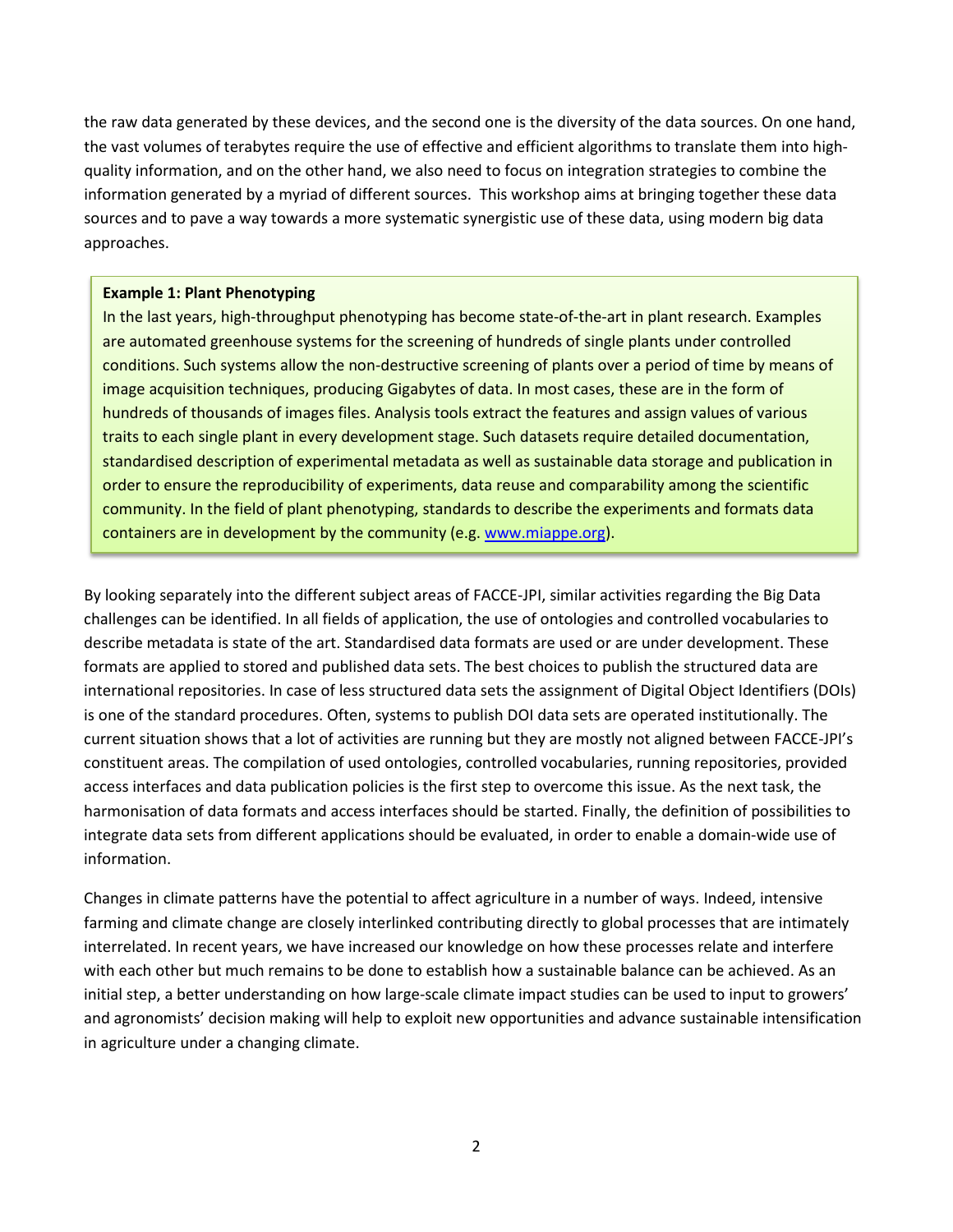#### **Example 2: Field trials**

The ability to validate crops in field trials under agronomy regimes and in a diversity of environments is a key step towards understanding the performance of different varieties. Field trials also play an important role in the monitoring of pathogens and early identification of potential threats to yields. As with clinical trials, it is also very important to be able to record negative results and the underlying metadata that could help supporting other studies and experiments potentially years after the trials have been conducted. An increasing number of field trials are being implemented with public-sector funding with requirements for the data to be collected using adopted standards and made available to the scientific community. As an example, we can consider grant-funded projects that include the implementation of field trials as part of the research project. Typically, a medium-scale field trial will collect data over a period of several months for tens of parameters amounting for several gigabytes of digital data. There is no available repository to collect and distribute this kind of data. Most of the publicly available field trials data is maintained in local databases by the same people that generate them, thus failing one of the key principles of FAIR data (see Section 2.2). Traditionally data collection for field trials has been both time consuming and labour intensive. With the use of UAVs and other high-throughput devices we can now collect vast amounts of measurements in only few hours. Therefore, another important factor to consider is the speed at which data can be gathered, as this imposes another strain in data management approaches. Field trials are also playing a key role in supporting experiments related to climate change with several projects currently setting up long-term studies in a diversity of locations covering a number of environments with the purpose of monitoring and assessing the effects of changes in weather patterns on plants, animals and resources.

#### **Example 3: Livestock**

Several tools have been developed and implemented for use in daily management on farms. On farms with many animals, the amount of time available for each animal gets more and more limited and therefore objective tools can be used to predict the biological state of an animal. This could include activity data, positioning tools, on line measurement of milk but also sequence data, and imaging tools that create vast amount of data when recording continuously. Also, the development of drones and sensors can be used to optimise management. These data can be used to make decisions on health, reproduction, slaughter and production efficiency. As an example, currently many projects are studying the usefulness of using sequence data from samples from the gastrointestinal tract (GIT). These projects are performed in several species such as dairy, beef, pig and poultry. Outcomes of such studies might be better grouping of animals according to their GIT composition and/or probiotics, or defaunation of specific GIT microbes to improve a given phenotype. These studies could be of great importance as a mitigation strategy for methane from ruminants as this is produced by microbes in the rumen. Also various infrared spectral data of milk, feed and faeces are being used to predict a number of phenotypes.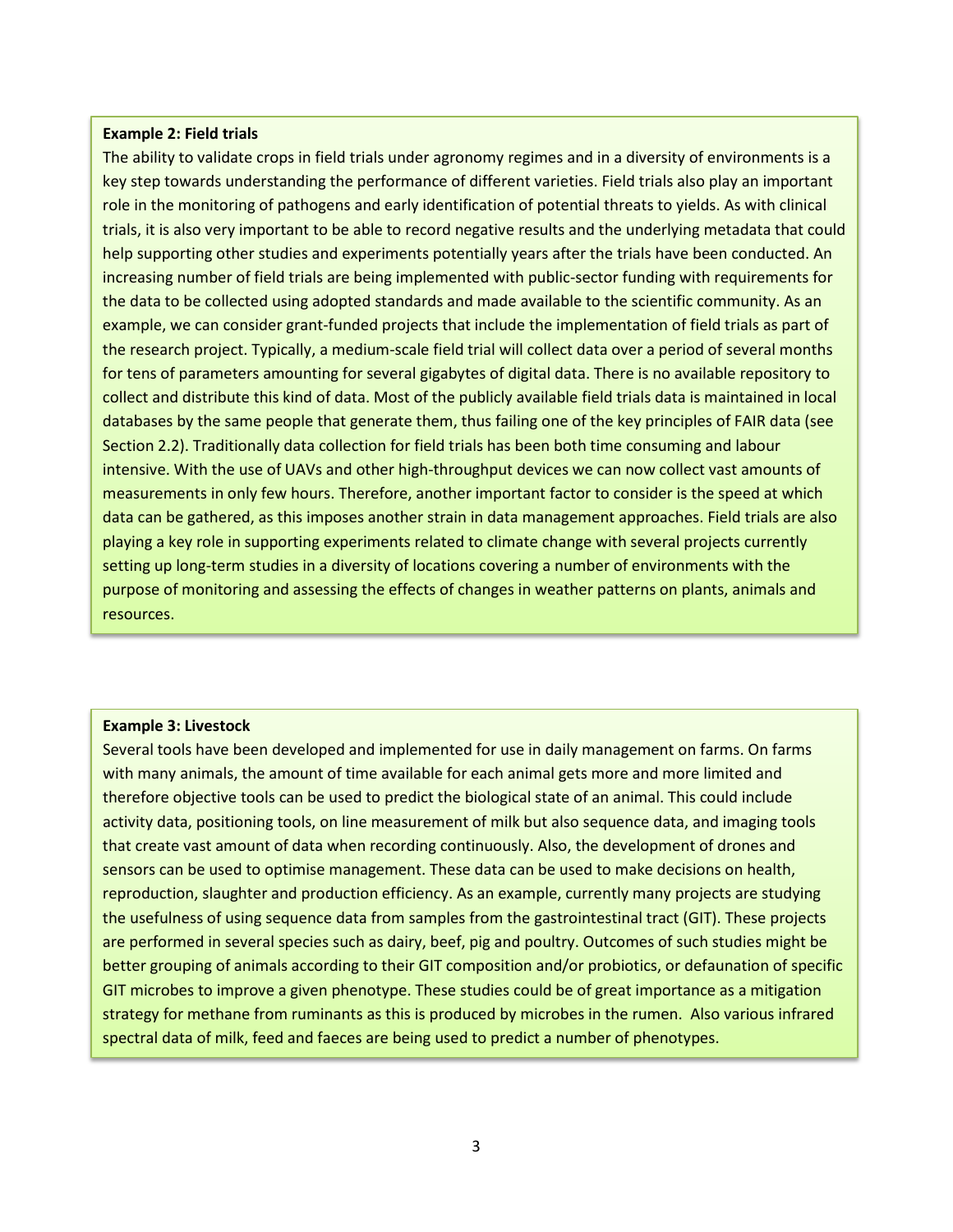### **2.1. Technologies are developed bottom-up**

As with other areas in life sciences, the recent advent of inexpensive high-throughput technologies promises to revolutionise agriculture. It is now possible to measure almost anything imaginable and in only few hours we can collect vast amounts of data using all kinds of different approaches. We can fly drones over large crop fields loaded with a multitude of cameras, install sophisticated sensors to monitor livestock behaviour, access publicly available satellite images and monitor current crop prices; all from the comfort of a desk in an office that can and probably will be remotely located. The challenge, however, remains: how can we make sense of the data? Realising the value of the data collected and how this can be translated into applicable knowledge is at the heart of the Big Data revolution.

Most of the devices that are now available to growers, agronomists and scientists have been developed in a bottom-up fashion focused on specific issues first and only looking into the data they generate after the initial prototypes are already available to the users. In many ways, data in new technologies comes as an afterthought. The added value of the data, however, can only be realised if it is available in a format and following release policies that not only facilitate but also encourage the integration with other datasets. Although this point is probably valid in other areas of science, it is particularly important for the needs of modern agriculture which combines data from so many disciplines and is extremely dynamic in nature.

## **2.2. FAIR guiding principles for data management**

Undoubtedly there is a sense of urgency around improving the infrastructure underlying data management in agriculture. This impacts a diverse set of stakeholders ranging from scientists to farmers. A number of guiding concepts known as the FAIR data principles have been proposed by the Big Data scientific community to establish approaches for data stewardship that maximise the opportunity for integration and added value. FAIR data refers to making information resources

- Findable
- Available
- Interoperable
- Reusable

The data should be findable not just by humans but also indexed to be searchable by machines which in the times of the Internet of Things (IoT) is particularly relevant. By the same token, the data should be available in repositories that ideally are governed by open-access policies or otherwise have well-defined licences. It is, however, all about making the data interoperable to be combined with other datasets; specifically, this refers to the availability of robust and well-documented application programming interfaces (APIs) and the use of ontologies. As a conclusion from the above, the data should be reusable and ready to be integrated with other datasets. The availability of up to date and sound metadata describing datasets is a key step towards delivering FAIR data.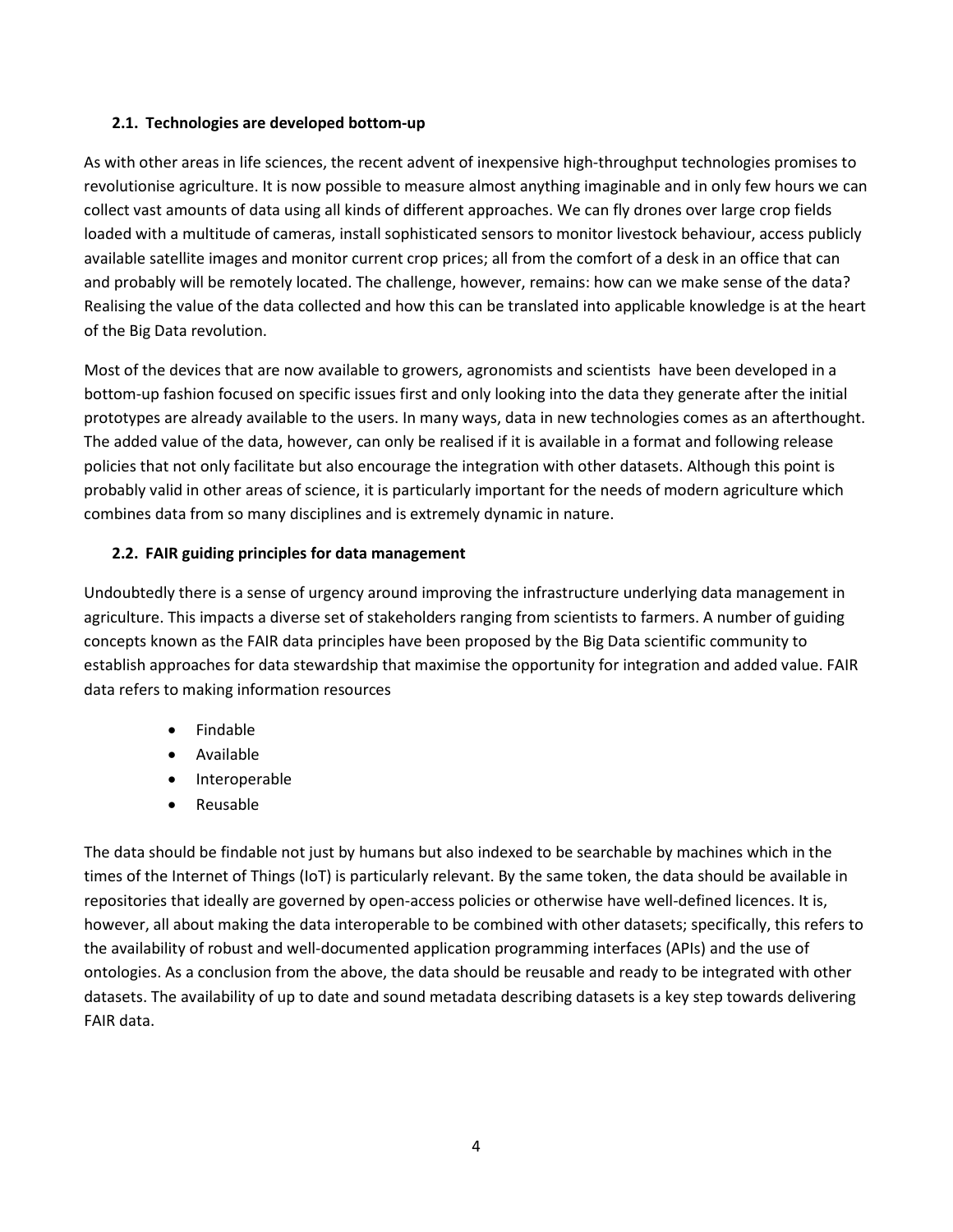## **2.3. Trust and adoption**

As discussed above, to generate value out of agriculture data, they often need to be aggregated and combined from different sources. We not only rely on information generated by tractors, drones, sensors and other farm devices but also need input from external provides such as meteorological data, financial advisers and chemical and feed compounds databases. Equally, growers and producers are required to provide information about their operations to comply with regulations such as relating to the use of fertilisers and pesticides, or required for applying for subsidies. Much of this information is often perceived as sensitive or providing a competitive advantage, resulting in barriers for data sharing and the adoption of open standards.

The inability to clearly defined data provenance and provide mechanisms for crediting the generators of data has also become a hurdle for data sharing. Data sharing agreements based in the Toronto Agreement (doi:10.1038/461168a) could serve as a guide for similar approaches in agriculture. Data sharing with industry can be incentivised focusing on the pre-competitive level, such as the approach taken by the pharmaceutical companies when they set up the Pistoia Alliance (http://www.pistoiaalliance.org).

## **3. Viewpoints from different stakeholders**

# **3.1.Policy/funder perspective**

Data generated through publically funded research should be made available to other researchers and practitioners to exploit and to maximise the impact from the initial research investment. The challenge for funders is how to actively encourage and facilitate the sharing and reuse of data generated through research it has funded for further scientific gains and input to policy. There is a balance needed between bottom-up, community-led approaches (research communities developing and adopting practices and standards specific to their research area) and top-down, funder-led approaches (having policies in place to encourage/mandate open data practices).

At the national level, an example of where a funder has put in place measures to encourage grant holders to manage and share data is the requirement by BBSRC (the UK's main public funder for biological science research) for all applicants to submit a Data Management Plan alongside grant submissions. For multi-national research, such as that funded through FACCE-JPI, there is the additional challenge of multiple national funders having different data sharing guidance. An example of where this has been addressed is the ERA-CAPS network of funders who put in place a common data sharing policy that was agreed by all funders involved in ERA-CAPS calls. The policy provided broad, open guidelines on data management and sharing, and made submitting a Data Management Plan compulsory for applicants. Equally, for Horizon 2020, there are established guidelines on Data Management for projects funded through the Framework Programme, including a template for a Data Management Plan<sup>[2](#page-4-0)</sup>.

Questions for consideration:

• How can FACCE-JPI encourage FAIR principles and maximise data reuse for the research it funds?

<span id="page-4-0"></span> $\overline{a}$ <sup>2</sup> [http://ec.europa.eu/research/participants/data/ref/h2020/grants\\_manual/hi/oa\\_pilot/h2020-hi-oa-data-mgt\\_en.pdf](http://ec.europa.eu/research/participants/data/ref/h2020/grants_manual/hi/oa_pilot/h2020-hi-oa-data-mgt_en.pdf)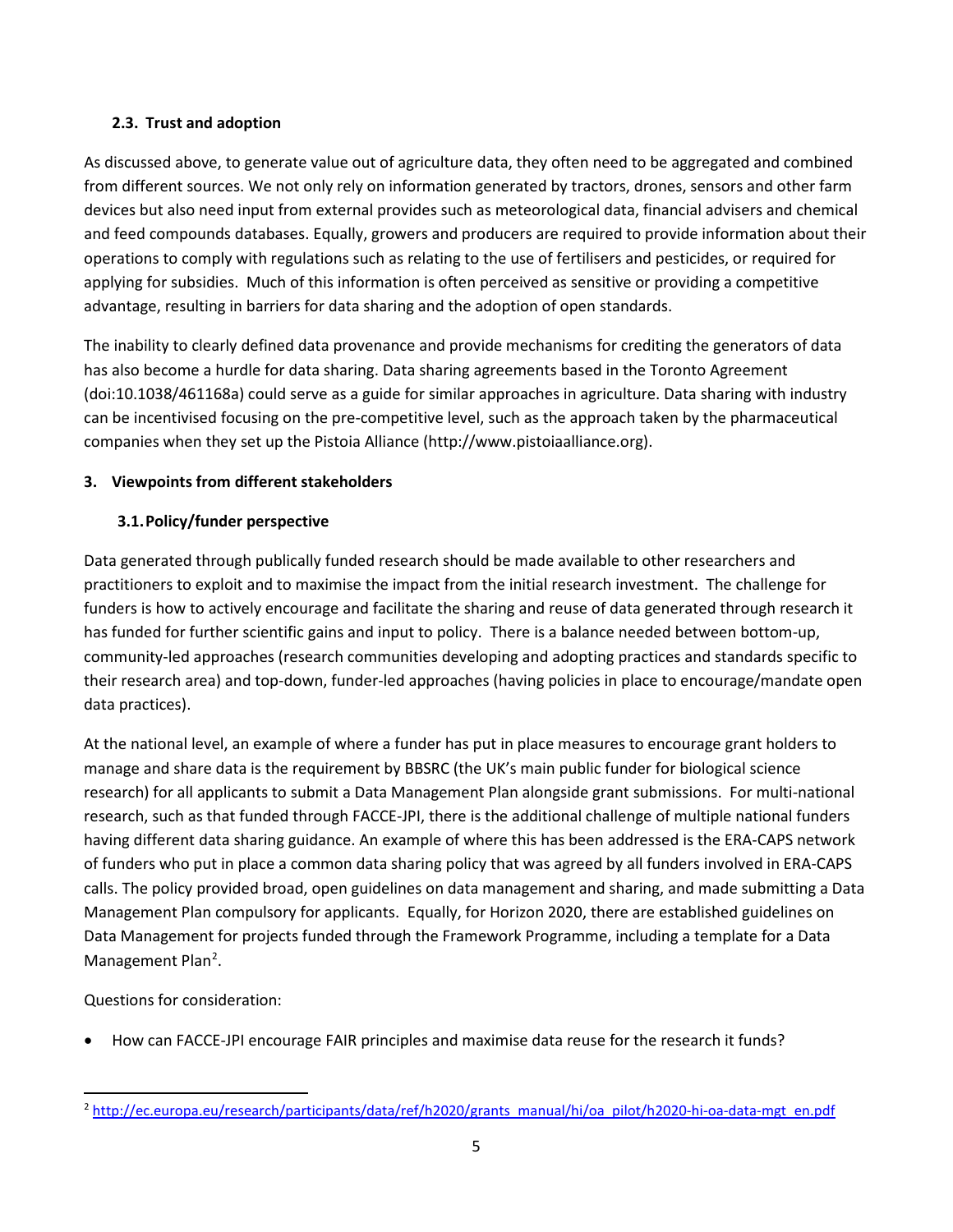- Does FACCE-JPI need to implement its own data sharing policy for research it funds (including requiring data management plans for research applications)? Can it adopt existing policies developed for multi-funder research (e.g. ERA-CAPS Data Sharing Policy or Guidelines on FAIR Data Management in Horizon 2020)?
- Are there untapped sources of data that could improve accuracy of models for climate change's impact on agriculture and food security? Accurate models are needed to inform policy at governmental and intergovernmental levels.
- Can publically-funded researchers gain access/make use of privately-generated agricultural data to further the impact of their research?
- Many of the challenges around data sharing are common to all areas of science. However, are there data issues specific to the remit of FACCE-JPI where action can be taken?

### **3.2.Research perspective**

Opportunities and challenges of big data for publically funded research concern agricultural sciences as well as environmental sciences, including biology and geosciences.

So far, crop production research was largely based on lab experiments and field trials. In both cases, only a limited number of influencing factors including site conditions could be considered, and transferability of the results was rather limited. However, making full use of data that are now, in principle at least, available, could in fact turn any arable field or grassland into a field trial. High spatial resolution of the sensor systems could then use spatial heterogeneities and heterogeneities of management as a source of information rather than as a restriction. Correspondingly, transponders, automatic control of forage intake and of milk quality etc. could provide much more information than classical trials with more or less homogeneous cohorts.

At the global scale, about one third of the land mass is currently intensively used by agriculture and forestry, and another third is used extensively. Thus the largest fraction of land is directly affected by human activities with regard to nutrients and pesticides application, greenhouse gas emissions, soil erosion, effects on biodiversity, etc. Thus agriculture is a major issue for natural resources management and environmental sciences.

Some examples are given here. Tractor-mounted N sensors, or harvester-mounted sensors to assess yield provide data at high spatial resolution. GPS data of tractors during soil tillage, combined with data on fuel consumption can be used to assess patterns of wheelspin and thus of soil properties which can then be merged with data of nutrient status and yield. Other sensors can be used to analyse the microbiome of soils and plants, and to investigate the network of plants, bacteria and fungi in the soil. Also, sensors can be used to identify hotspots of plant diseases or weed abundance within single fields. For example, due to increasing herbicide resistance of certain weed species and public concerns over herbicide impacts, new approaches are developed for mechanical weed control based on automatic recognition of single plants. It is expected that in near future rather than a single heavy tractor a multitude of small autonomic robots will perform that task. Those systems could explicitly consider sensitive areas, like nests of breeding birds, or conservation of single endangered weed species that do not harm the crops. Thus a much higher degree of spatial heterogeneity and sensitivity can be accounted for the benefit of both agricultural production and environmental protection.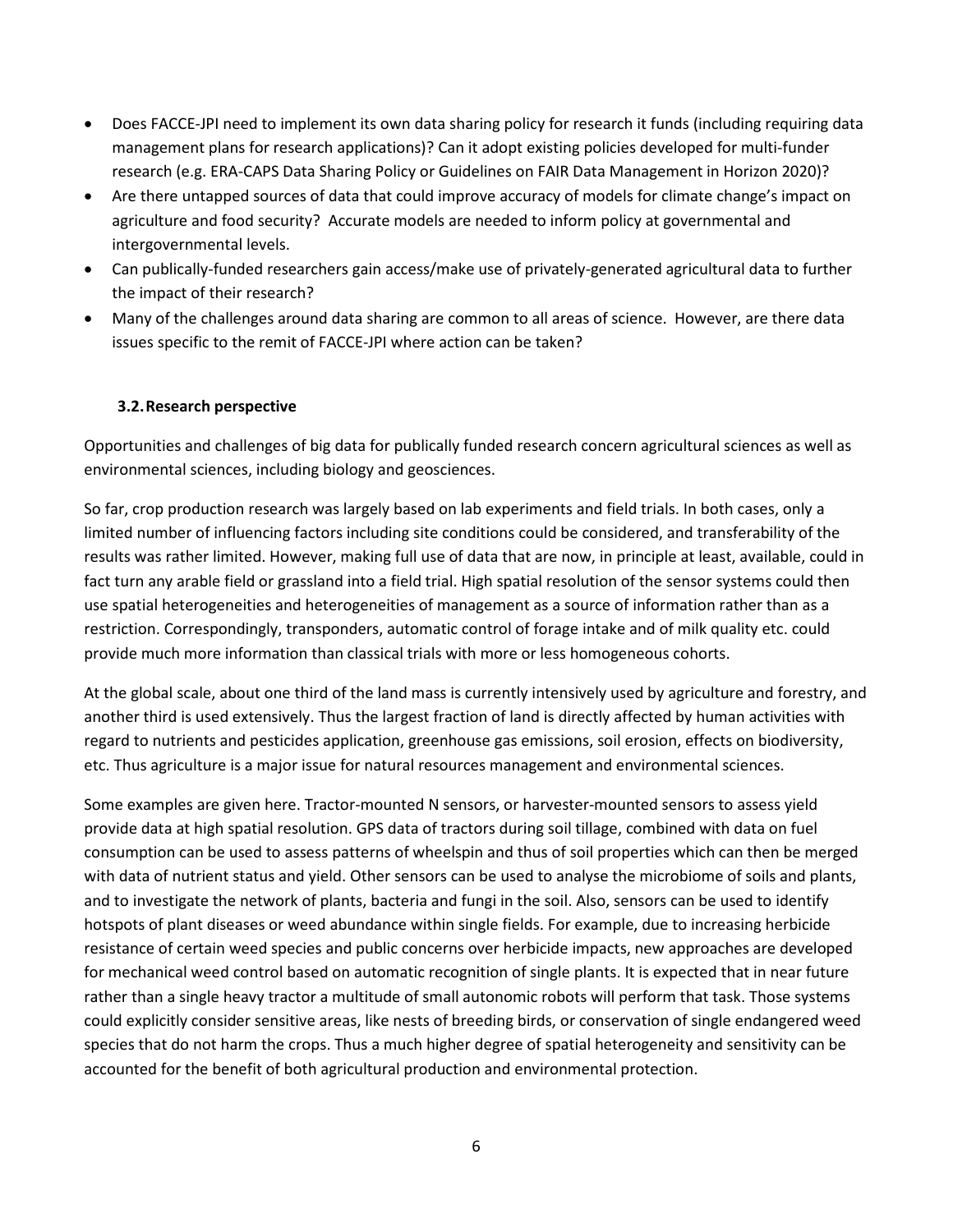On the other hand, even large-scale geophysical data could be used. For example, remote sensing gravity data have proven the potential to quantify groundwater extraction for agricultural irrigation, although still at a rather large spatial scale. However, multi-temporal high-resolution laser scanning of the earth surface already today can be used to assess soil erosion or land subsidence due to groundwater extraction at a much smaller scale. Combining thermal and multi-spectrum remote sensing data can be used to assess spatial patterns of actual evapotranspiration even within single fields. Thus not only the need for irrigation can be assessed; the data can equally well be used to assess the crop health status at high spatial resolution, enabling much more focused pest control.

In animal production, to meet policy goals for more efficient use of resources combined with emphasis on better animal health and welfare, practical options should be sought for combining genetic, genomic, metabolomic and phenotypic information to gain a better understanding of biological processes and to improve selection decisions for livestock by exploiting technological gains in these areas. The goal is to provide a toolbox of deliverable products and/or processes to allow these potential advantages to be realised.

There are challenges to make Precision Livestock Farming (PLF) a reliable and validated source of information (from data collected from PLF devices). New techniques for deeper phenotyping, including metabolic profiling, sensor technology, remote sensing, PLF on the one hand, and the genomic revolution ("omics tools and data") on the other hand, are key elements for successful implementation in the breeding sector. However, these technological developments are so far evolving in two separate worlds. Breaking this fragmentation by bridging knowledge and relevant actors will renew predictive biology approaches, generate new knowledge and is crucial for simultaneously advancing smarter farming and competitive breeding. A main goal is to develop and share innovative pipelines dedicated to high-throughput delivery of big data generation and analysis. Computer databases and data management and analysis facilities are necessary tools for handling the huge amount of data relevant to livestock and for simplifying the localisation, extraction and analyses of relevant information. Such research databases will be shared through common projects and will include original data (genomic data, precision livestock farming data) and classical performance data (dairy production, body weights, health proxies, real health parameters, etc.). When research can demonstrate the added value of such data integration, this will be a powerful impetus to encourage data accessibility.

Exchange and synergistic use of existing data, and new advanced data mining approaches to make more efficient use of large data sets will likely boost our understanding of complex, non-linear relationships and feedback loops between human activity and natural biotic and abiotic processes. This would result in mutual benefit both for agricultural and environmental sciences, and would in the end help to make agricultural management both much more efficient and environmentally friendly. However, that would require not only the ability to merge data from different sources such as satellite and UAV remote sensing, agricultural and environmental authorities and farmers (with widely differing data formats, sources of uncertainties and errors, and monitoring protocols), it would also require sound regulations for data governance, such as access rights, prevention of data misuse, etc.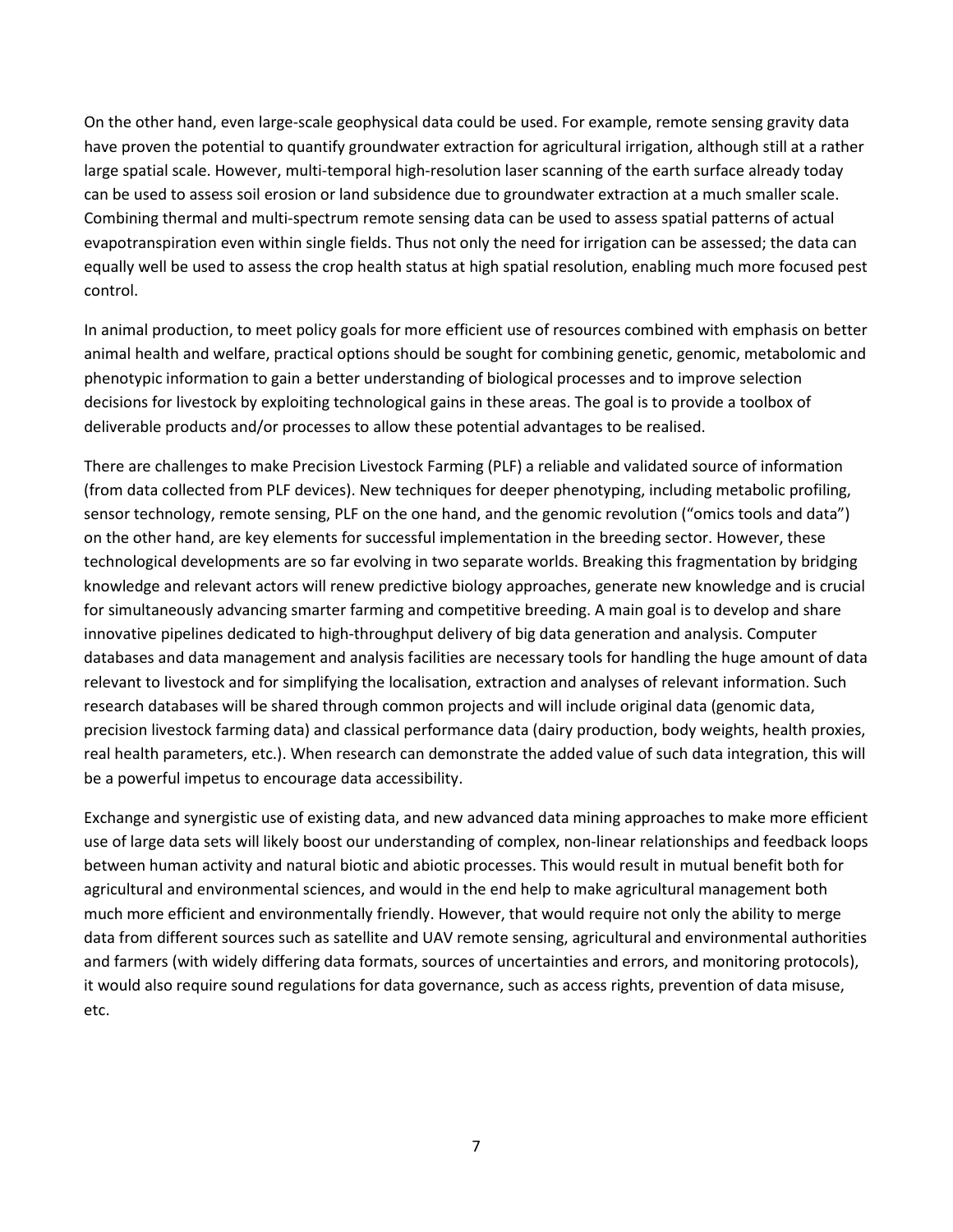Questions for consideration:

- How to bring together data and models at different scales? As an example the alignment of regional or global impact climate models with local crop yield model, or the impact of molecular techniques in animal and crop breeding. How can we foster exchange of data and concepts from different scientific disciplines, e.g., agriculture, environmental sciences, geophysics, etc.?
- How to foster exchange of data and concepts from different scientific disciplines, e.g., agriculture, environmental sciences, geophysics, etc.?
- How can we develop approaches and recommendations for dealing with highly heterogeneous data?
- How can we check data quality using advanced technologies?

## **3.3.Training/education perspective**

As described in many of the examples above, decision-making in agriculture is increasingly becoming more reliant of skills related to data analytics and computational approaches to data manipulation. Nevertheless, still these skills are rarely included in the curriculum of relevant university undergraduate courses resulting in a skills gap that compromises the exploitation of the most advanced technologies. Although this shortage in skills has traditionally impacted scientists and applied researchers as technologies become available, the lack of training is increasingly perceived as one of the main barriers to agronomists and growers for the adoption of new technologies. Thus it is imperative to address this widening gap in skills by providing short-term solutions in the form of training to current professionals as well as investing in the development of a modern curriculum for university courses to support a skills market that is better prepared for a future in agriculture driven by data.

Questions for consideration:

- Can we identify and address current skill gaps in data analytics in agriculture?
- How can we influence the development of curricula for university undergraduate courses (and perhaps earlier) that tackles areas of data analytics?
- Can we prioritise the education of the general public in the new technologies?

## **3.4.Service provider perspective (commercial and academic)**

Data-driven added-value services in the agricultural sectors is emerging as an opportunity for the development of businesses and spin offs. Many of these opportunities are focused on specific areas of expertise such as image capturing services, crop modelling, irrigation scheduling, etc. In most of these examples the focus is on decisionmaking support and best-practice advice. One of the major challenges for service providers is the access to affordable high-quality reliable data. This point is particularly relevant to the costing of the services and the impact this has on the adoption of novel approaches by the end users (i.e. agronomists and farmers). The development and maturation of new technologies greatly depends on a dynamic and resilient service sector. In many examples the research community will be the early customers of this sector which in turn is driven by access to public funding in the form of research grants. This highlights the importance of the continuous funding of research and the impact of the development of services that will eventually become available to a wider user base.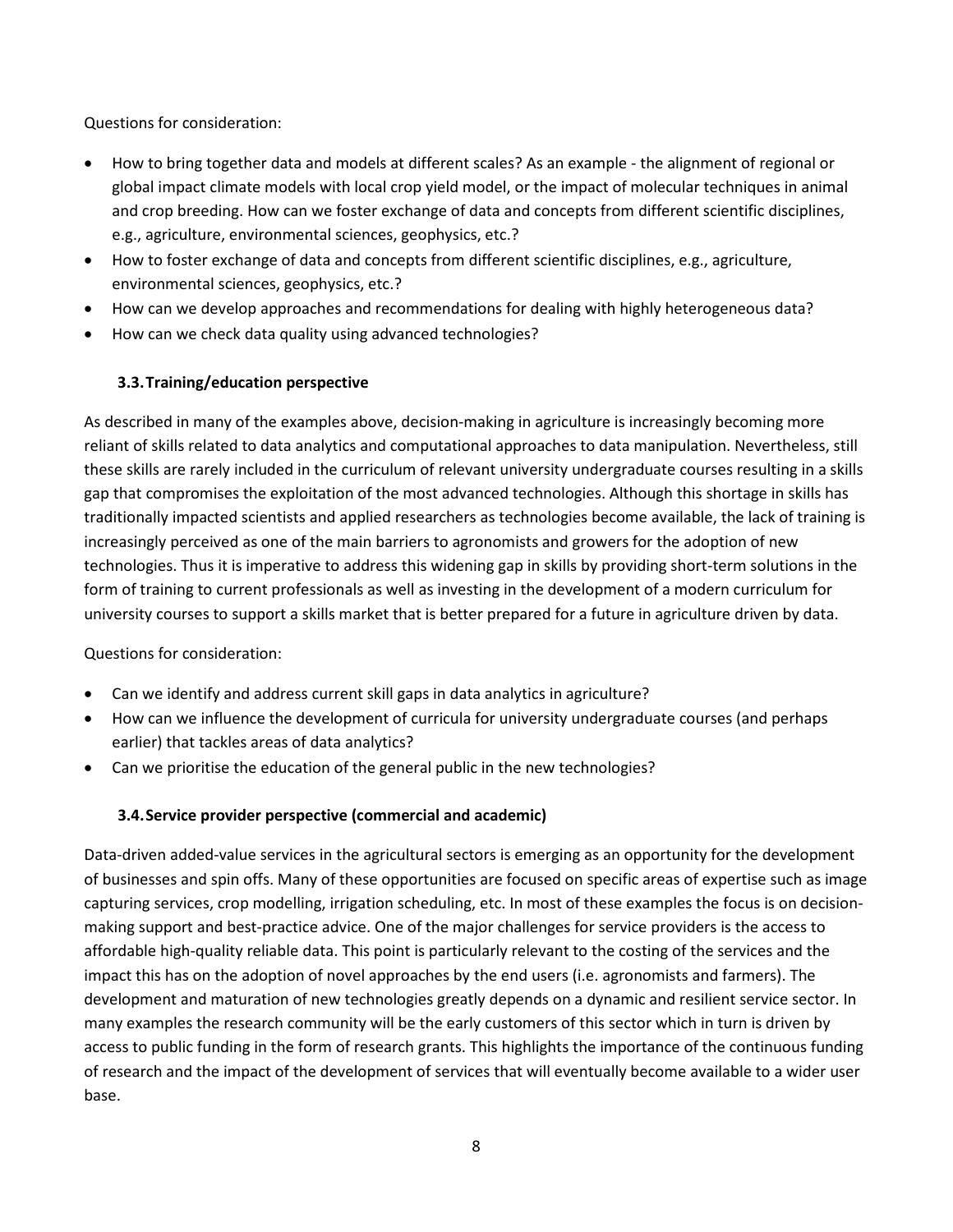Questions for consideration:

- How can the public sector prioritise funding in areas of research relevant to the development of new datadriven technologies? (pump-priming grants, proof-of-concepts, etc)
- How can we promote an integration with industry that will also promote a commitment of resources from the private sector?
- How can we make more relevant the results of large-scale climate-change impact studies to the day-to-day decision-making process of growers and agronomists?

## **3.5.End user perspective**

End users in relation to big data form a very diverse set. Two that are considered here are companies (developing equipment and tools for use on farms) and the farmers themselves who could make use of datadriven tools to optimise on-farm solutions.

Communication between and within layers of industry, from data generators to end users, is extremely important and necessary to maintain a focus on big data in order to keep industry involved through funding and interest in future developments. Industry can be seen in several layers: on the one hand, companies (in collaboration with the scientific community) need to develop new equipment. On the other hand, farmers need easy-to-interpret daily management tools which are consistent, reliable and which are a good investment. Farmers don't need background information on how the data are collected and analysed, but rather tools that provide solutions which can be used in their everyday routine.

Also, in order to have an end user perspective, it is necessary that there is cooperation and interdisciplinary projects so that improvement in one area doesn't lead to disadvantages in other areas – e.g. if reduced methane production directly from ruminants leads to less digested feed which, in turn, leads to higher production of nitrous oxide in soil, nothing is achieved and the end user has invested without any gain.

Questions for consideration:

- How to ensure that available data is translated into really useful and affordable tools to be used on a day-today basis for farmers.
- How to ensure that farmers are able/willing to provide data generated on the farm (e.g. considering legal issues, competitive advantage etc.)
- How to integrate independent datasets across different scales (especially climate data) e.g. to really inform what crops are grown at farm level.
- How to ensure that data-driven tools that seek to optimise farm management in the context of climate change do not have contrary trade-off effects elsewhere.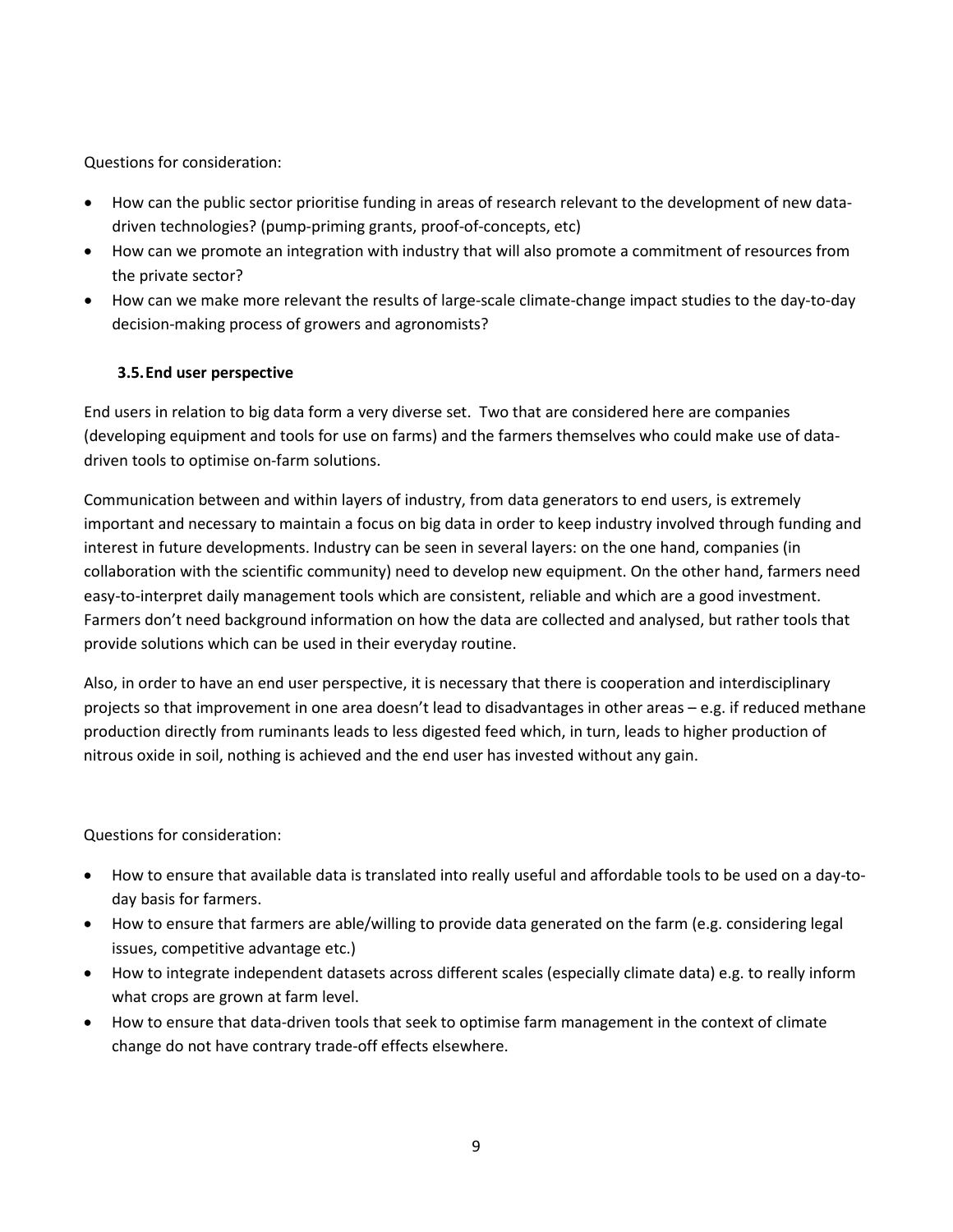## **4. Objectives of the workshop**

In light of the background covered in this paper, the Working Group of the FACCE-JPI workshop has identified the following objectives for the workshop:

- The purpose of the workshop is:
	- o To explore research needs and research gaps
	- o To identify potential application and integration (reassembling) of relevant new and existing data
	- o To maximise impact in FACCE-JPI projects through use of existing data
	- o To identify infrastructures and tools to be used by FACCE-JPI at joint action level
- The workshop aims to:
	- o To bring together relevant experts and stakeholders
	- o To provide recommendations to the Governing Board for where FACCE-JPI can contribute to addressing the challenges and opportunities of Big Data in FACCE-JPI's remit

### **4.1. Potential discussion points for workshop**

In order to achieve the objectives above, several questions and potential discussions points have been identified in this paper that could be taken forward in the workshop, however, this will need to be considered and prioritised by the FACCE-JPI bodies (the workshop Working Group, the Scientific and Stakeholder Advisory Boards, and the Governing Board) ahead of the workshop to ensure that the workshop outcomes are tailored to the needs of the JPI. These questions are summarised below:

From the introduction:

• DOIs are typically used for public scientific data - can private/industrial data be identified and accessed in an equivalent manner?

From the policy section:

- How can FACCE-JPI encourage FAIR principles and maximise data reuse for the research it funds?
- Does FACCE-JPI need to implement its own data sharing policy for research it funds (including requiring data management plans for research applications)? Can it adopt existing policies developed for multi-funder research (e.g. ERA-CAPS Data Sharing Policy or Guidelines on FAIR Data Management in Horizon 2020)?
- Are there untapped sources of data that could improve accuracy of models for climate change's impact on agriculture and food security? Accurate models are needed to inform policy at governmental and intergovernmental levels.
- Can publically-funded researchers gain access/make use of privately-generated agricultural data to further the impact of their research?
- Many of the challenges around data sharing are common to all areas of science. However, are there data issues specific to the remit of FACCE-JPI where action can be taken?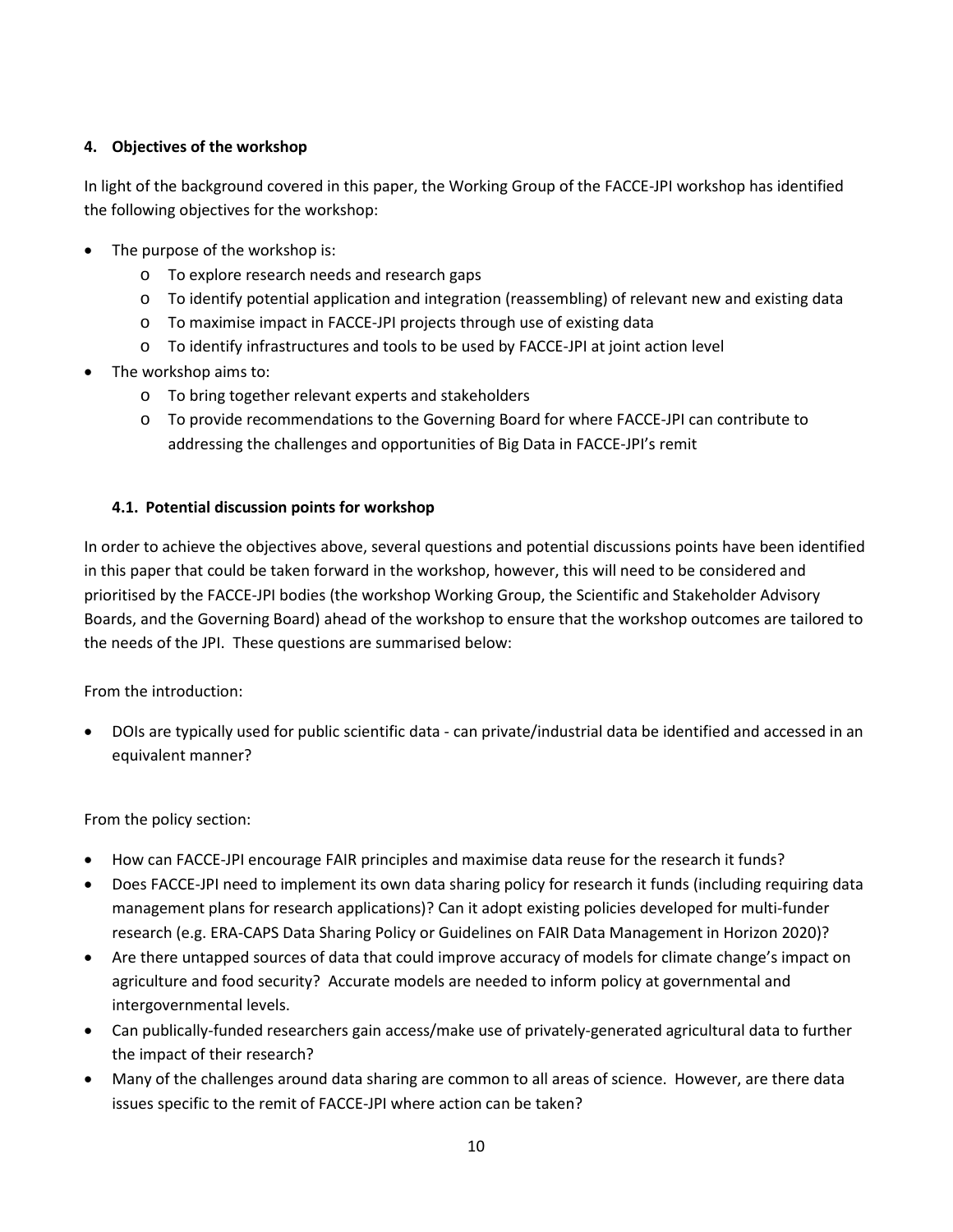From the research section:

- How to bring together data and models at different scales? As an example the alignment of regional or global impact climate models with local crop yield model, or the impact of molecular techniques in animal and crop breeding. How can we foster exchange of data and concepts from different scientific disciplines, e.g., agriculture, environmental sciences, geophysics, etc.?
- How to foster exchange of data and concepts from different scientific disciplines, e.g., agriculture, environmental sciences, geophysics, etc.?
- How can we develop approaches and recommendations for dealing with highly heterogeneous data?
- How can we check data quality using advanced technologies?

From the training/education section:

- Can we identify and address current skill gaps in data analytics in agriculture?
- How can we influence the development of curricula for university undergraduate courses (and perhaps earlier) that tackles areas of data analytics?
- Can we prioritise the education of the general public in the new technologies?

From service providers' perspective:

- How can the public sector prioritise funding in areas of research relevant to the development of new datadriven technologies? (pump-priming grants, proof-of-concept, etc)
- How can we promote an integration with industry that will also promote a commitment of resources from the private sector?
- How can we make more relevant the results of large-scale climate-change impact studies to the day-to-day decision-making process of growers and agronomists?

From the end users' perspective:

- How to ensure that available data is translated into really useful and affordable tools to be used on a day-today basis for farmers.
- How to ensure that farmers are able/willing to provide data generated on the farm (e.g. considering legal issues, competitive advantage etc.)
- How to integrate independent datasets across different scales (especially climate data) e.g. to really inform what crops are grown at farm level.
- How to ensure that data-driven tools that seek to optimise farm management in the context of climate change do not have contrary trade-off effects elsewhere.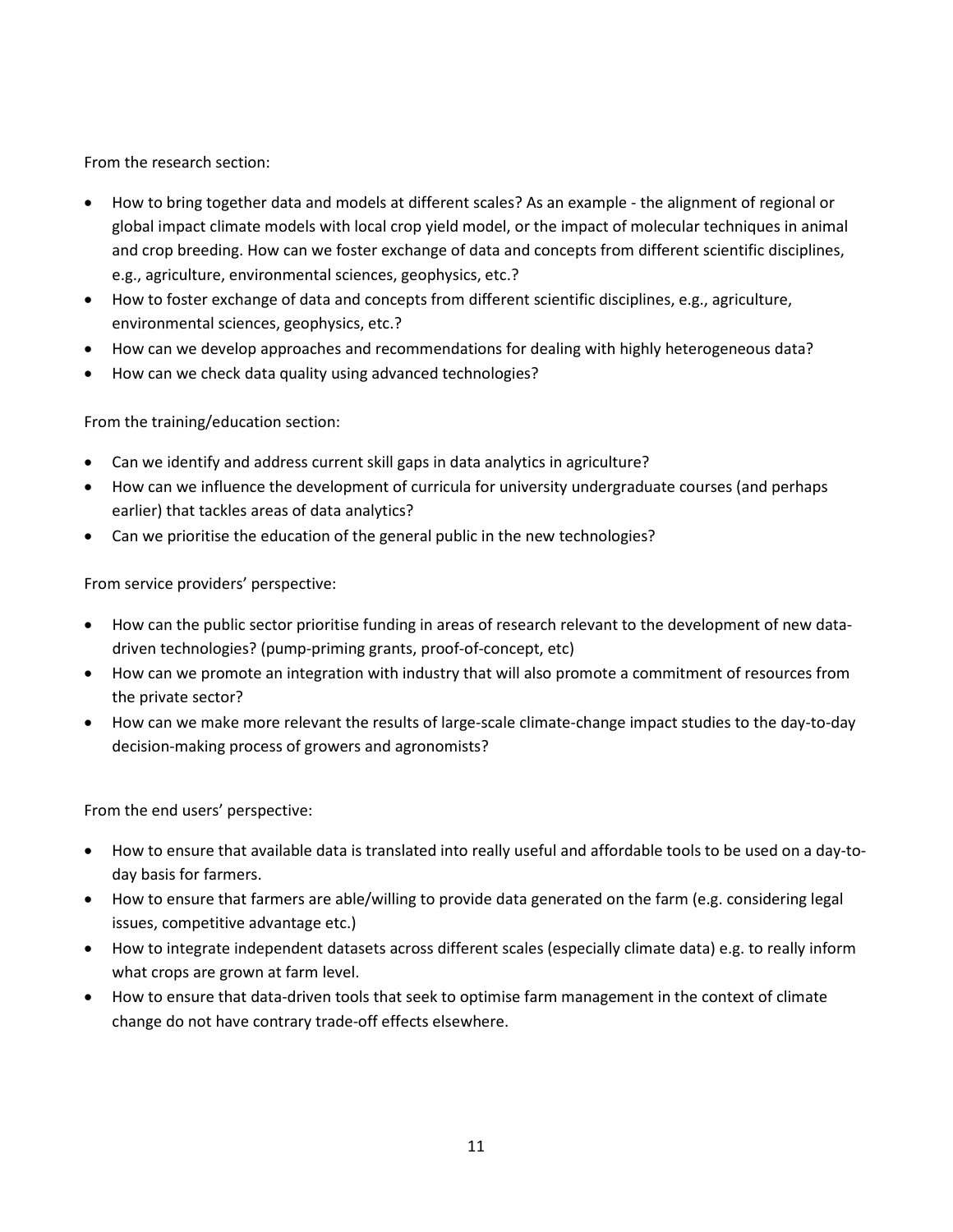**Annex 1:** Non-exhaustive list of relevant initiatives that FACCE-JPI could work with or should be aware of:

**Agrimetrics** is the UK big data agritech centre [\(http://www.agrimetrics.co.uk\)](http://www.agrimetrics.co.uk/) founded as a partnership between four founding members: University of Reading, NIAB, SRUC and Rothamsted Research. Agrimetrics is one of the four new centres for agricultural innovation funded by the UK government following the strategy for agricultural technologies published in July 2013. Agrimetrics is specifically focused on data-driven technologies and the development of expertise and capabilities in analytics, bioinformatics, translational research and knowledge exchange in crops, livestock and food, and sustainability.

**BrAPI** - The Breeding API specifies a standard interface for plant phenotype/genotype databases to serve their data to crop breeding applications. It is a shared, open API, to be used by all data providers and data consumers who wish to participate. [http://docs.brapi.apiary.io](http://docs.brapi.apiary.io/)

**CGIAR Platform for Big Data in Agriculture** - The goal the platform is to harness the capabilities of big data to accelerate and enhance the impact of international agricultural research. This 6-year platform (2017-2022) will provide global leadership in organizing open data, convening partners to develop innovative ideas, and demonstrating the power of big data analytics through inspiring projects. [http://blog.ciat.cgiar.org/cgiar](http://blog.ciat.cgiar.org/cgiar-platform-for-big-data-in-agriculture/)[platform-for-big-data-in-agriculture/](http://blog.ciat.cgiar.org/cgiar-platform-for-big-data-in-agriculture/)

**Data Driven Dairy Decision For Farmers (4D4F)** aims at developing a network for dairy farmers, dairy technology suppliers, data companies, dairy advisors, veterinarians and researchers to improve the decision making on dairy farms based on data generated by sensors**.** <http://www.4d4f.eu/>

**EIP-AGRI –** The European Innovation Partnership for Agricultural Productivity and Sustainability (EIP-AGRI) works to foster competitive and sustainable farming and forestry that 'achieves more and better from less'. It has held a number of workshops and semimars addressing big data and data sharing <https://ec.europa.eu/eip/agriculture/en>

**ELIXIR -** ELIXIR is an intergovernmental organisation that brings together life science resources from across Europe. These resources include databases, software tools, training materials, cloud storage and supercomputers. The goal of ELIXIR is to coordinate these resources so that they form a single infrastructure. This infrastructure makes it easier for scientists to find and share data, exchange expertise, and agree on best practices. <https://www.elixir-europe.org/>

**EMPHASIS** - ESFRI has identified "Plant Phenotyping" as a priority for the European research area and EMPHASIS has been listed on the ESFRI Roadmap as an infrastructure project to develop and implement a pan-European plant phenotyping infrastructure. Within EMPHASIS European partners from academia and industry are working together. Existing national and European phenotyping networks are integrated in this program. EMPHASIS activities are structured in five categories of phenotyping infrastructure: controlled conditions, intensive field, lean field, modelling and e-infrastructure.

<http://emphasis.plant-phenotyping.eu/>

**ENVRIplus -** ENVRIplus is a Horizon 2020 project bringing together Environmental and Earth System Research Infrastructures, projects and networks together with technical specialist partners to create a more coherent,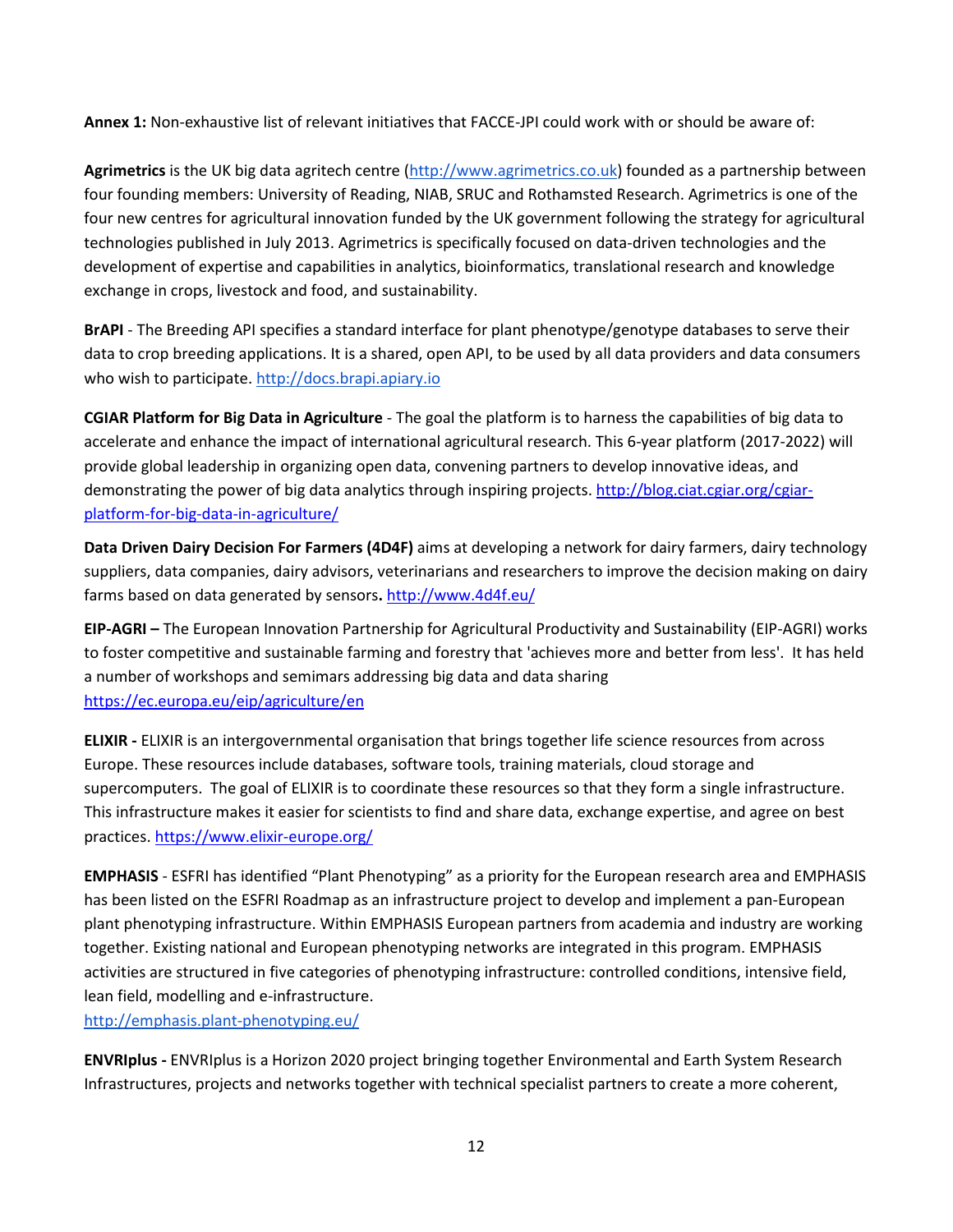interdisciplinary and interoperable cluster of Environmental Research Infrastructures across Europe. <http://www.envriplus.eu/>

**ERA-CAPS** is the ERA-Net for Coordinating Action in Plant Sciences. The ERA-CAPS network has a Data Sharing Policy for the multinational research it funds. This could be a model for FACCE-JPI funded research. [http://www.eracaps.org/sites/default/files/content/joint-calls/3rd-call/ERA-](http://www.eracaps.org/sites/default/files/content/joint-calls/3rd-call/ERA-CAPS%20Data%20Sharing%20Policy_2016.pdf)[CAPS%20Data%20Sharing%20Policy\\_2016.pdf](http://www.eracaps.org/sites/default/files/content/joint-calls/3rd-call/ERA-CAPS%20Data%20Sharing%20Policy_2016.pdf)

**EU-PLF -** Precision Livestock Farming (PLF) could assist livestock producers through automated, continuous monitoring of the animals. The observation data can be translated into key indicators on animal welfare, animal health, productivity and environmental impact. A number of PLF tools have been developed at laboratory levels and as prototypes. The project has allowed the development of new business models while linking high tech SME's to European industry players to create new PLF-products with global impact. <http://www.eu-plf.eu/>

**FAIRDOM –**FAIRDOM's aim is to establish a data and model management service facility for Systems Biology. Its prime mission is to support researchers, students, trainers, funders and publishers by enabling Systems Biology projects to make their Data, Operating procedures and Models, Findable, Accessible, Interoperable and Reusable <https://fair-dom.org/>

**Internet of Food and Farm 2020:** Large-scale project granted €30 million from Horizon 2020 to foster a largescale take-up of Internet of Things (IoT) technologies in the European farming and food value chain in the next 4 years. It will consolidate Europe's leading position in the global IoT industry by fostering a symbiotic ecosystem of farmers, food industry, technology providers and research institutes. The project brings together 73 partners from 16 countries under the coordination of Wageningen University & Research[. https://iof2020.eu/iof/iof2020](https://iof2020.eu/iof/iof2020)

**RDA-IGAD** - The Research Data Alliance (RDA) Interest group on Agricultural Data (IGAD) is a discipline-specific group that promotes good practices in the research domain, including data sharing policies, data management plans, and data interoperability and provides a forum for sharing experiences and providing visibility to research and work in agricultural data. Furthermore IGAD has served as a platform and and is structured in focused domain-specific Working Groups.

<https://www.rd-alliance.org/rda-disciplines/rda-and-agriculture>

**Science Europe** is currently developing standard protocols for Data Management Plans that can be used by any funder for any type of research (with some tailoring to specific research communities) - once finished this could be a resource used by FACCE-JPI for research calls. http://www.scienceeurope.org/policy/workinggroups/research-data/

The **Wheat Initiative** [\(http://www.wheatinitiative.org\)](http://www.wheatinitiative.org/) was launched in 2011 following the endorsement from the G20 Agriculture Ministries with the objective to provide a framework to establish and develop strategic research in wheat. The initiative promotes the creation of Expert Working Groups in areas of priority. One of these groups is focused on the development of a Wheat Information System (WheatIS - [http://wheatis.org\)](http://wheatis.org/) which has prioritised areas of big data. The main objective of the WheatIS is to provide a single-access webbased system to data resources and bioinformatics tools for the wheat community.